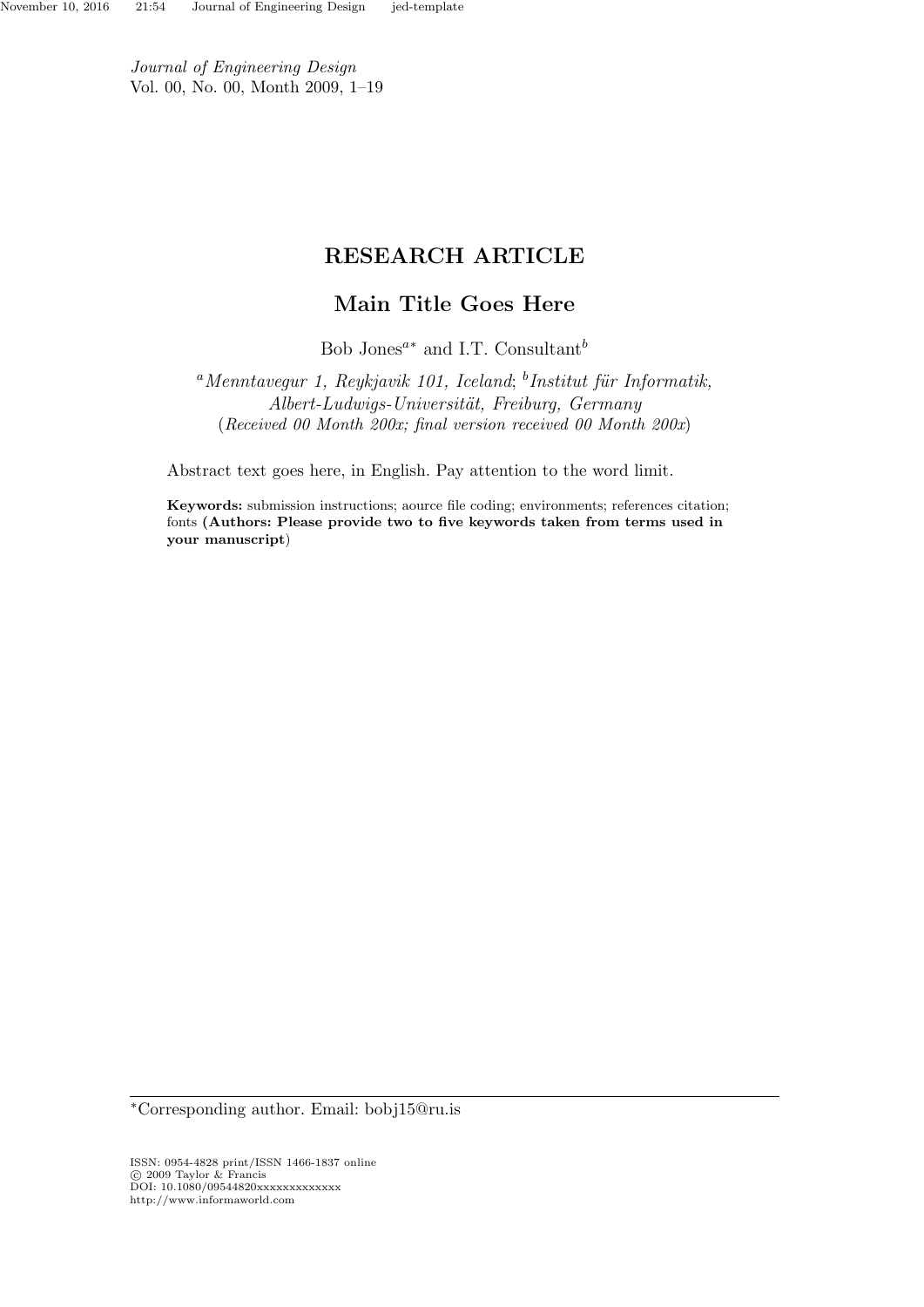# 1. Introduction

If the file cJEN2e.cls is not already in the appropriate system directory for LATEX  $2\epsilon$  files, either arrange for it to be put there, or copy it to your working folder. The cJEN document style is implemented as a complete document style, not a document style option. In order to use the *cJEN* style, replace 'article' by 'cJEN2e' in the \documentclass command at the beginning of your document:

\documentclass{article}

is replaced by

\documentclass{cJEN2e}

In general, the following standard document style options should not be used with the cJEN style:

- (1) 10pt, 11pt, 12pt unavailable;
- (2) oneside (no associated style file) oneside is the default;
- (3) leqno and titlepage should not be used;
- (4) singlecolumn is not necessary as it is the default style.

# 1.1. Landscape pages

If a table or illustration is too wide to fit the standard measure, it must be turned, with its caption, through 90◦ anticlockwise. Landscape illustrations and/or tables can be produced directly using the cJEN2e style file using \usepackage{rotating} after \documentclass{cJEN2e}. The following commands can be used to produce such pages.

```
\setcounter{figure}{2}
\begin{sidewaysfigure}
\centerline{\epsfbox{fig1.eps}}
\caption{This is an example of figure caption.}
\label{landfig}
\end{sidewaysfigure}
```

```
\setcounter{table}{0}
\begin{sidewaystable}
  \tbl{The Largest Optical Telescopes.}
    \begin{tabular}{@{}llllcll}
    .
    .
    .
  \end{tabular}\label{tab1}
```
\end{sidewaystable}

Before any float environment, use the \setcounter command as above to fix the numbering of the caption. Subsequent captions will then be automatically renumbered accordingly.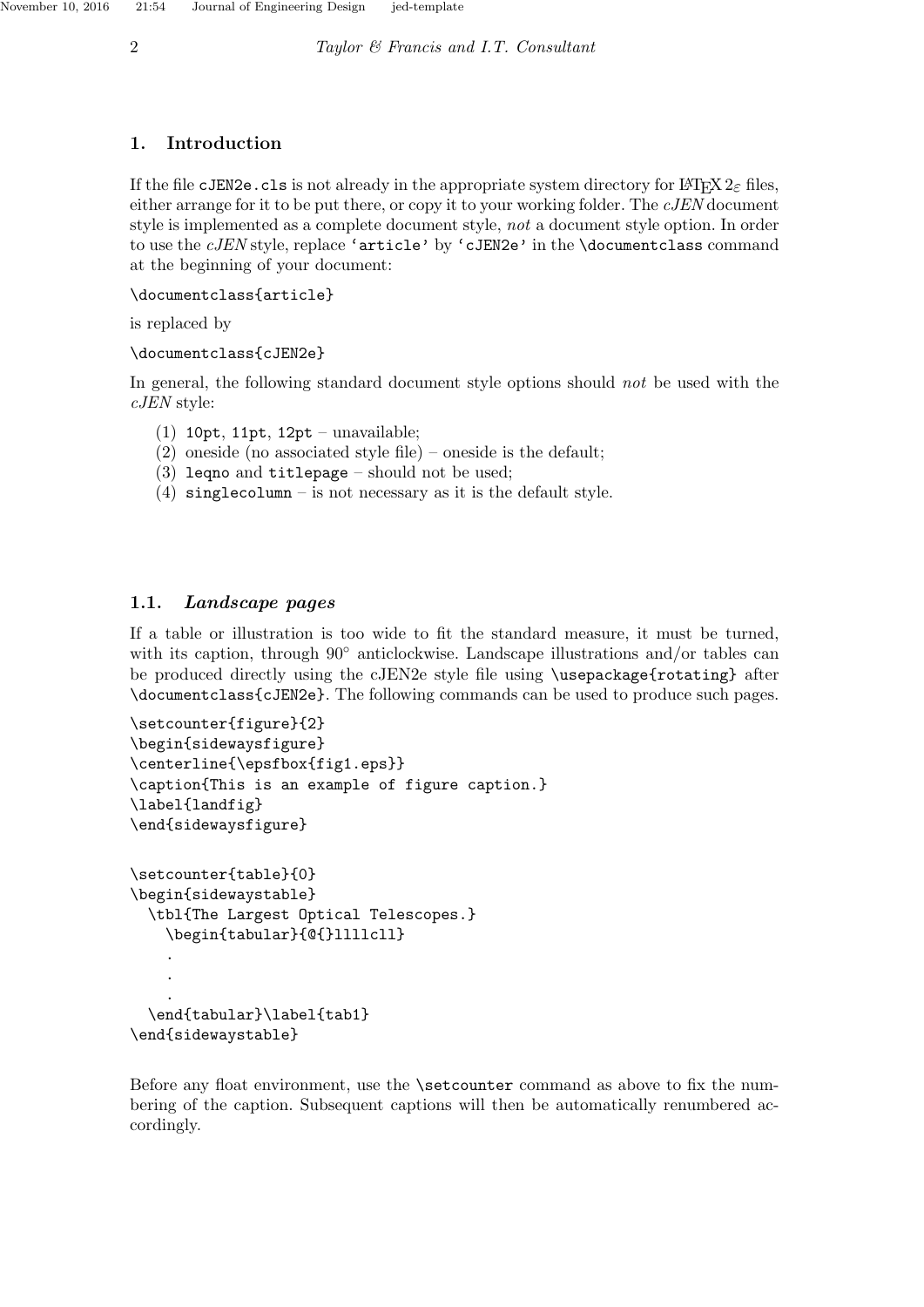### 2. Additional features

In addition to all the standard  $\text{LATEX } 2 \epsilon$  design elements, cJEN style includes a separate command for specifying short versions of the authors' names and the journal title for running headlines on the left-hand (verso) and right-hand (recto) pages, respectively (see Section 3.4). In general, once you have used this additional cJEN2e.cls feature in your document, do not process it with a standard  $\mathbb{F} \mathbb{F} X 2_{\epsilon}$  style file.

# 2.1. Footnotes to article titles and authors' names

On the title page, the \thanks control sequence may be used to produce a footnote to either the title or authors' names.

Footnote symbols should be used in the order:  $\dagger$  (coded as **\dagger**),  $(\text{dagger}), \quad \S \quad (\text{S}), \quad \P \quad (\text{V}), \quad \| \quad (\text{dagger} \quad \text{dagger})$  $\ddagger\ddagger$  (\ddagger\ddagger), §§ (\S\S), ¶¶ (\P\P),  $\|\|$  (\l\l).

Note that footnotes to the text will automatically be assigned the superscript symbols  $1, 2, 3,...$  by the Class file, beginning afresh on each page.<sup>1</sup>

The title, author(s) and affiliation(s) should be followed by the  $\mathtt{maketitle}\ command.$ 

### 2.2. Abstracts

At the beginning of your article, the title should be generated in the usual way using the \maketitle command. Immediately following the title you should include an abstract. The abstract should be enclosed within an abstract environment. For example, the titles for this guide were produced by the following source code:

```
\title{{\itshape Journal of Engineering Design} -- \LaTeXe\ style guide %
for authors (Style 2 + References Style V)}
```

```
\author{Taylor \& Francis$^{a}$$^{\ast}$\thanks{$^\ast$Corresponding %
author. Email: latex.helpdesk@tandf.co.uk \vspace{6pt}} and I.T. %
Consultant$^{b}$\\\vspace{6pt} $^{a}${\em{4 Park Square, Milton Park, %
Abingdon, UK}}; $^{b}${\em{Institut f\"{u}r Informatik, %
Albert-Ludwigs-Universit\"{a}t, Freiburg, Germany}}\\\vspace{6pt}%
\received{v2.3 released April 2009} }
```

```
\maketitle
\begin{abstract}
This guide is for authors who are preparing papers for the Taylor \& %
Francis journal {\em Journal of Engineering Design} ({\it cJEN}\,) %
using the \LaTeXe\ document preparation system and the Class file %
{\tt cJEN2e.cls}, which is available via the journal homepage on %
the Taylor \& Francis website (see Section~\ref{FTP}). Authors %
```
<sup>&</sup>lt;sup>1</sup>These symbols will be changed to the style of the journal by the typesetter during preparation of your proofs.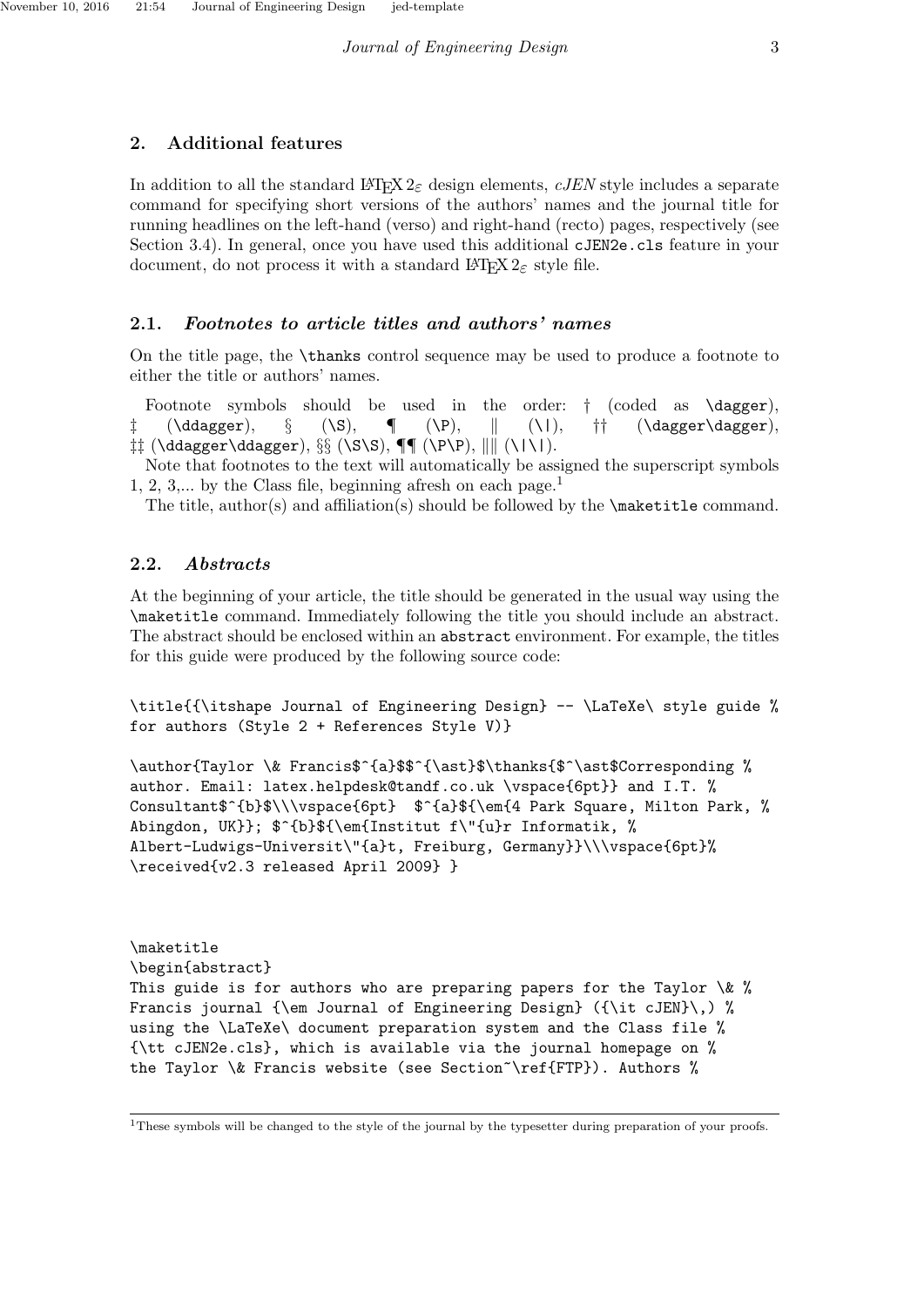```
planning to submit their papers in \LaTeXe\ are advised to %
use {\tt cJEN2e.cls} as early as possible in the creation of their %
files. \end{abstract}
```
(Please note that the percentage signs at the ends of lines that quote source code in this document are not part of the coding but have been inserted to achieve line wrapping at the appropriate points.)

#### 2.3. Lists

The cJEN style provides numbered and unnumbered lists using the enumerate environment and bulleted lists using the itemize environment.

The enumerated list numbers each list item with arabic numerals:

- (1) first item
- (2) second item
- (3) third item

Alternative numbering can be achieved by an argument in square brackets, e.g. \item[(i)] first item. Unnumbered lists are also provided using the enumerate environment. For example,

First unnumbered indented item without label. Second unnumbered item. Third unnumbered item.

was produced by:

```
\begin{enumerate}
  \item[] First unnumbered indented item...
  \item[] Second unnumbered item.
  \item[] Third unnumbered item.
\end{enumerate}
```
Bulleted lists are provided using the itemize environment. For example,

- First bulleted item
- Second bulleted item
- Third bulleted item

was produced by:

```
\begin{itemize}
\item First bulleted item
\item Second bulleted item
\item Third bulleted item
\end{itemize}
```
#### 3. Some guidelines for using standard features

The following notes may help you achieve the best effects with the cJEN2e Class file.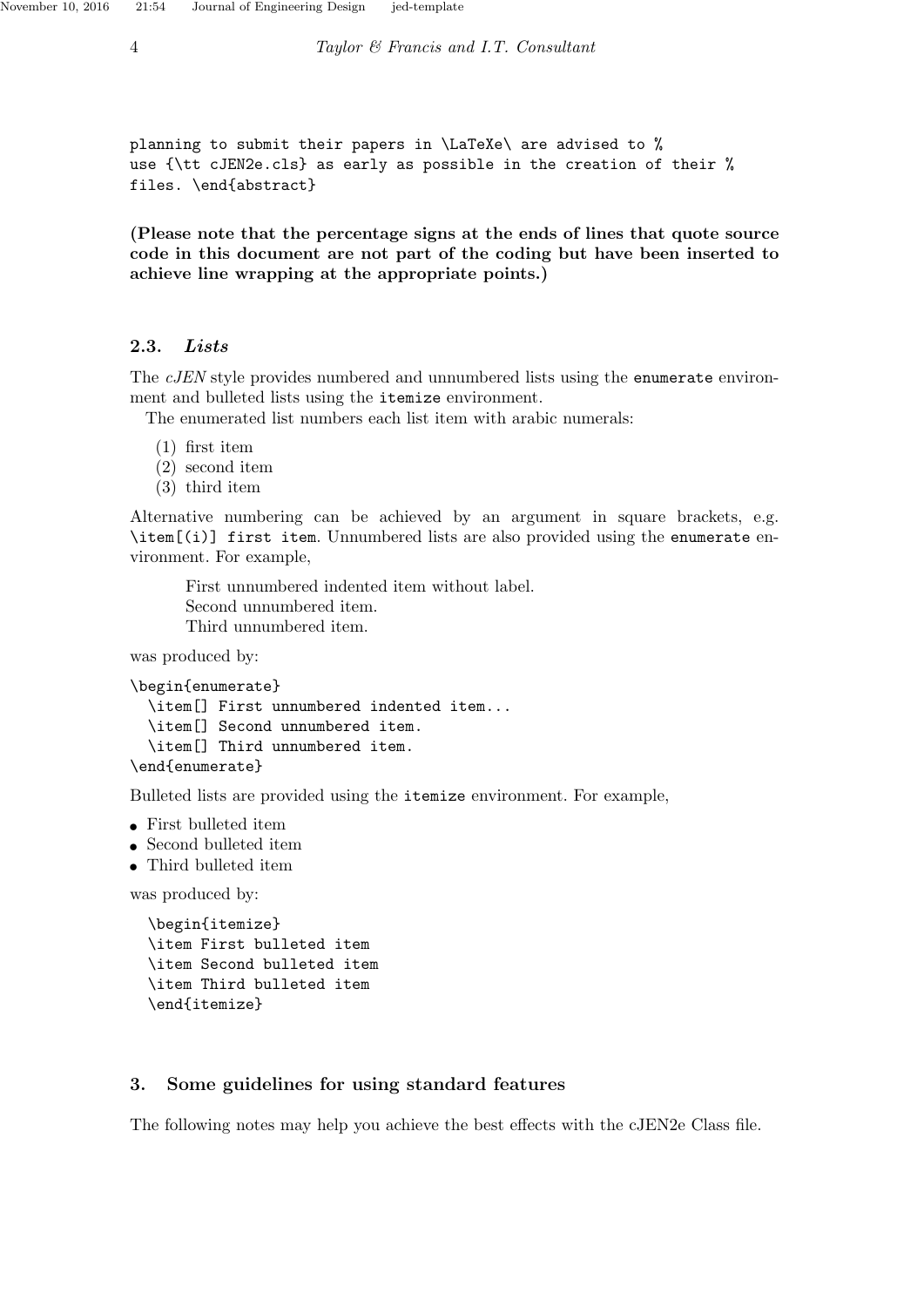## 3.1. Sections

 $\text{ETr } \Sigma_2$  provides five levels of section headings and they are all defined in the cJEN2e Class file:

- $(A)$  \section
- (B) \subsection
- (C) \subsubsection
- (D) \paragraph
- (E) \subparagraph

Numbering is automatically generated for section, subsection, subsubsection and paragraph headings. If you need additional text styles in the headings, see the examples in Section 5.

# 3.2. Illustrations (figures)

The cJEN style will cope with most positioning of your illustrations and you should not normally use the optional positional qualifiers of the figure environment, which would override these decisions. See 'Instructions for Authors' in the journal's homepage on the Taylor & Francis website for how to submit artwork. Figure captions should be below the figure itself, therefore the \caption command should appear after the figure. For example, Figure 1 with caption and sub-captions is produced using the following commands:

```
\begin{figure}
\begin{center}
\vspace{36pt}
\begin{minipage}{100mm}
\subfigure[]{
\resizebox*{5cm}{!}{\includegraphics{senu_gr1.eps}}}%
\subfigure[]{
\resizebox*{5cm}{!}{\includegraphics{senu_gr2.eps}}}%
\caption{\label{fig2} Example of a two-part figure with individual %
sub-captions showing that all lines of figure captions range left.}%
\label{sample-figure}
\end{minipage}
\end{center}
\end{figure}
```
The control sequences \epsfig{}, \subfigure{} and \includegraphics{} require epsfig.sty, subfigure.sty and graphicx.sty. These are called by the Class file cJEN2e.cls and are included with the LaTeX package for this journal for convenience.

To ensure that figures are correctly numbered automatically, the \label{} command should be inserted just after \caption{}

# 3.3. Tables

The *cJEN* style will cope with most positioning of your tables and you should not normally use the optional positional qualifiers of the table environment, which would override these decisions. The table caption appears above the body of the table in  $cJEN$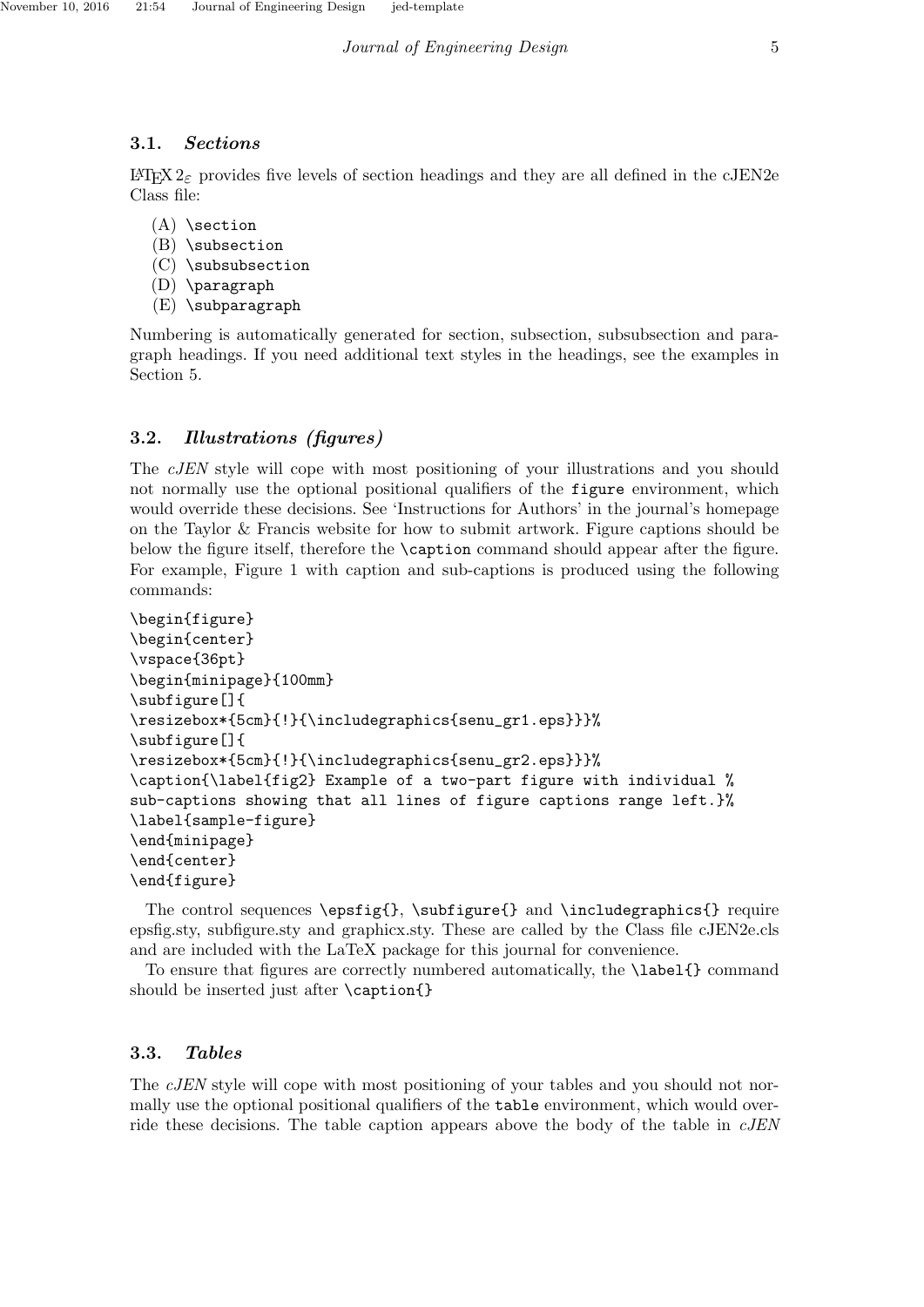

Figure 1. Example of a two-part figure with individual subcaptions showing that all lines of figure captions range left.

Table 1. Radio-band beaming model parameters for FSRQs and BL Lacs.

| $Class^a$               | $\gamma_1$ | $\gamma_2$ <sup>b</sup> | $\langle \gamma \rangle$ | G | f                                                          |                            |
|-------------------------|------------|-------------------------|--------------------------|---|------------------------------------------------------------|----------------------------|
| <b>BL</b> Lacs<br>FSROs | -5<br>5    | 36<br>40                | -11-                     |   | $-4.0$ $1.0 \times 10^{-2}$<br>$-2.3$ $0.5 \times 10^{-2}$ | $10^{\circ}$<br>$14^\circ$ |

<sup>a</sup>This footnote shows what footnote symbols to use.  $\mathrm{^{b}This}$  footnote shows the text turning over when necessary.

style, therefore the \tbl command should appear before the body of the table.

The tabular environment can be used to produce tables with single thick and thin horizontal rules, which are allowed, if desired. Thick rules should be used at the head and foot only and thin rules elsewhere.

Commands to redefine quantities such as \arraystretch should be omitted. For example, Table 1 is produced using the following commands. Note that  $\rm \pm \,$  will produce a roman character in math mode. There are also \bf and \it, which produce bold face and text italic in math mode.

```
\begin{table}
\vspace{36pt}
  \tbl{Radio-band beaming model parameters
           for {FSRQs and BL Lacs.}}
{\begin{tabular}{@{}lcccccc}\toprule
   Class$^{\rm a}$
```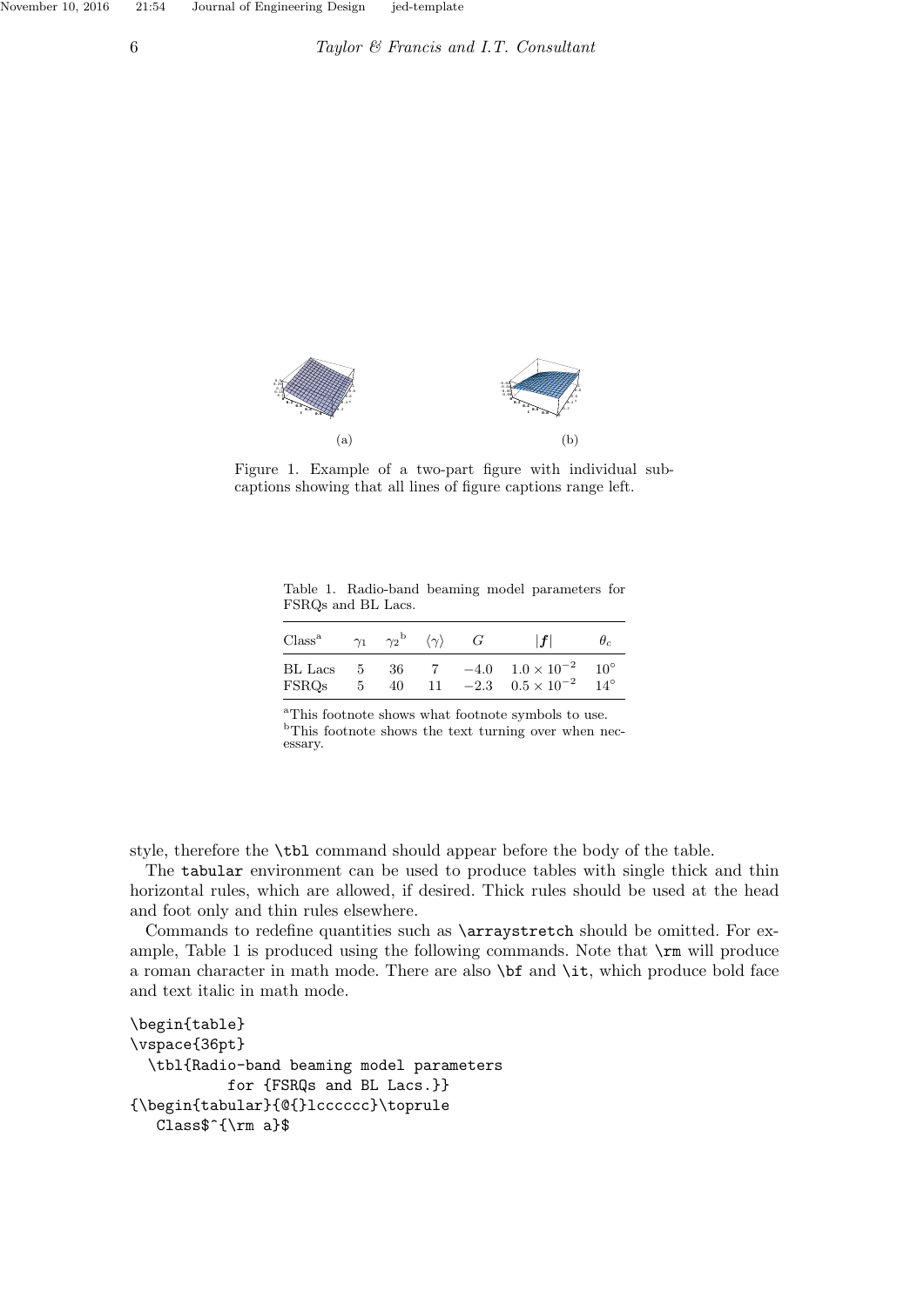```
& $\gamma _1$ & $\gamma _2$$^{\rm b}$
         & $\langle \gamma \rangle$
         & G$ & \{\bm{f}\ & \theta _{c} \\
\colrule
  BL Lacs &5 & 36 & 7 & $-4.0$
         & $1.0\times 10^{-{-2}}$ & 10$^\circ$ \\
  FSRQs & 5 & 40 & 11 & $-2.3$
         & $0.5\times 10^{-{-2}}$ & 14$^\circ$ \\
  \botrule
  \end{tabular}}
\tabnote{$^{\rm a}$This footnote shows what footnote symbols to
use.\\$^{\rm b}$This footnote shows the text turning over when %
necessary.}\label{symbols}
\end{table}
```
To ensure that tables are correctly numbered automatically, the \label{} command should be inserted just before \end{table}.

# 3.4. Running headlines

As described above, the title of the journal or the author's name (or authors' names) are used as running headlines at the top of every page. The headline on left-hand pages can list up to two names; for more than two use  $et$  al. The \pagestyle and \thispagestyle commands should not be used.

## 3.5. Maths environments

The *cJEN* style provides for the following maths environments.

**Lemma 3.1:** More recent algorithms for solving the semidefinite programming relaxation are particularly efficient, because they explore the structure of the MAX-CUT.

Theorem 3.2 : More recent algorithms for solving the semidefinite programming relaxation are particularly efficient, because they explore the structure of the MAX-CUT.

Corollary 3.3: More recent algorithms for solving the semidefinite programming relaxation are particularly efficient, because they explore the structure of the MAX-CUT.

Proposition 3.4 : More recent algorithms for solving the semidefinite programming relaxation are particularly efficient, because they explore the structure of the MAX-CUT.

**Proof:** More recent algorithms for solving the semidefinite programming relaxation are particularly efficient, because they explore the structure of the MAX-CUT.  $\Box$ 

**Remark 1:** More recent algorithms for solving the semidefinite programming relaxation are particularly efficient, because they explore the structure of the MAX-CUT problem.

Algorithm 1: More recent algorithms for solving the semidefinite programming relaxation are particularly efficient, because they explore the structure of the MAX-CUT problem.

These were produced by: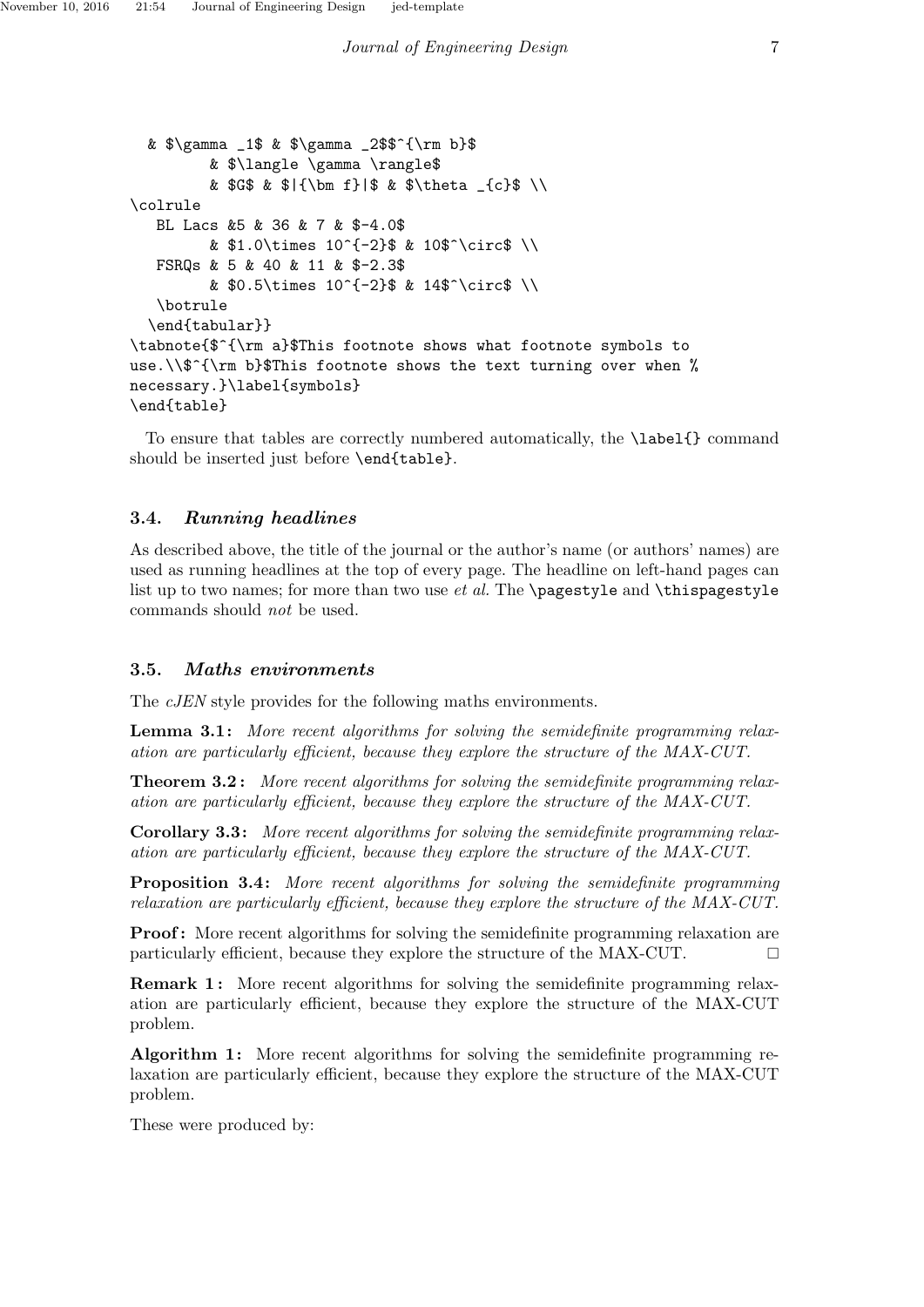```
\begin{lemma}
More recent algorithms for solving the semidefinite
programming relaxation are particularly efficient,
because they explore the structure of the MAX-CUT.
\end{lemma}
\begin{theorem}
...
...
\end{theorem}
\begin{corollary}
...
...
\end{corollary}
\begin{proposition}
...
...
\end{proposition}
\begin{proof}
...
...
\end{proof}
\begin{remark}
...
...
\end{remark}
\begin{algorithm}
...
...
\end{algorithm}
```
# 3.6. Typesetting mathematics

## 3.6.1. Displayed mathematics

The cJEN style will set displayed mathematics centred on the measure without equation numbers, provided that you use the LAT<sub>E</sub>X  $2_{\varepsilon}$  standard control sequences open (\[) and close (\]) square brackets as delimiters. The equation

$$
\sum_{i=1}^p \lambda_i = \text{trace}(\mathbf{S}) \qquad i \in \mathbb{R}
$$

was typeset in the cJEN style using the commands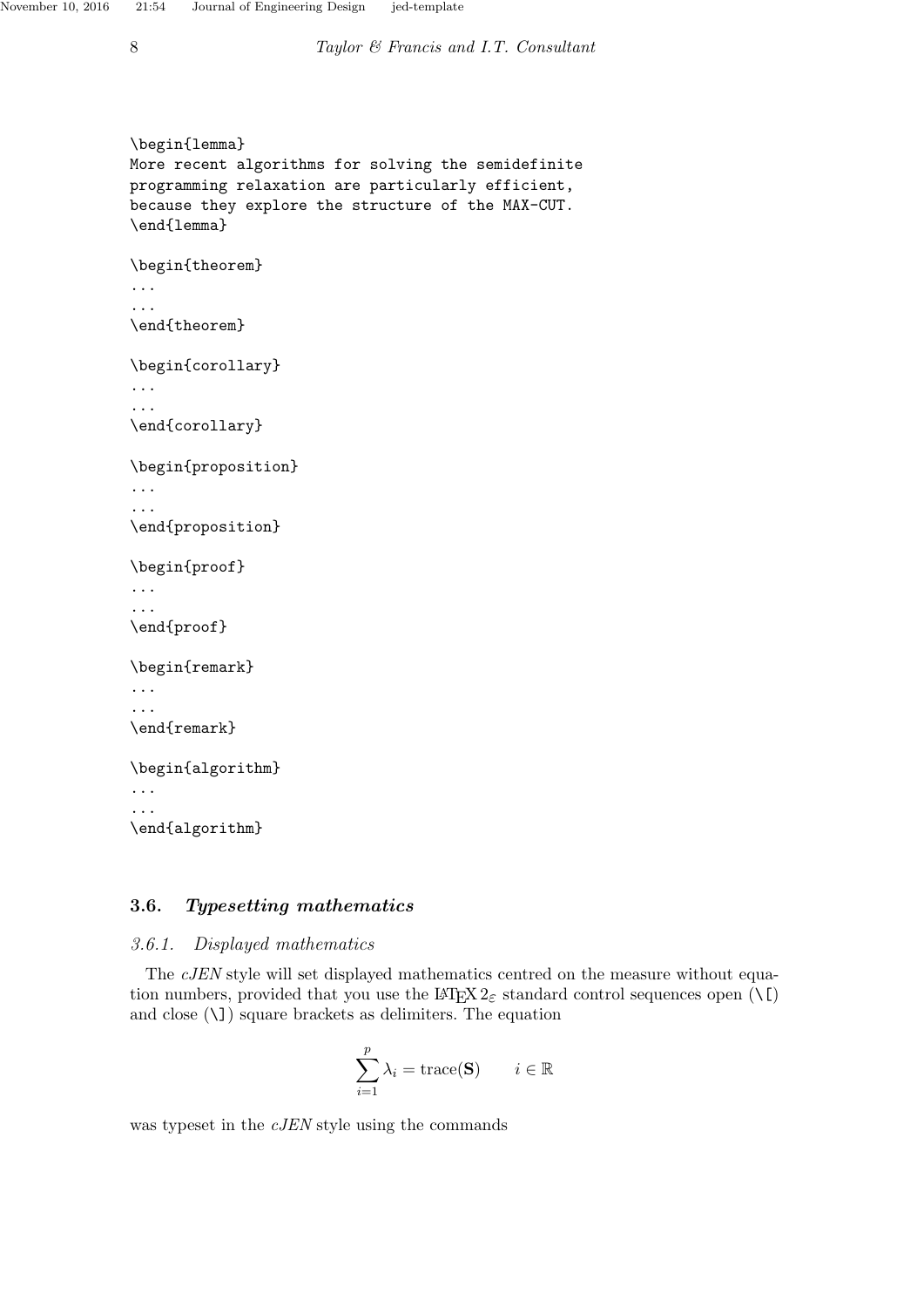```
\setminus [
  \sum_{i=1}^p \lambda_i = {\rm trace}({\text{text}}(bf S})\qquadqi\in {\mathbb R}
\setminus].
```
For those of your equations that you wish to be automatically numbered sequentially throughout the text, use the equation environment, e.g.

$$
\sum_{i=1}^{p} \lambda_i = \text{trace}(\mathbf{S}) \qquad i \in \mathbb{R} \tag{1}
$$

was typeset using the commands

```
\begin{equation}
  \sum_{i=1}^p \lambda_i = {\rm trace}({\text{text}}(bf S})\quadi\in {\mathbb R}
\end{equation}
```
Part numbers for sets of equations may be generated using the subequations environment, e.g.

$$
\varepsilon \rho w_{tt}(s,t) = N[w_s(s,t), w_{st}(s,t)]_s,\tag{2a}
$$

$$
w_{tt}(1,t) + N[w_s(1,t), w_{st}(1,t)] = 0,
$$
\n(2b)

which was generated using the control sequences

```
\begin{subequations} \label{subeqnexample}
\begin{equation}
        \varepsilon \rho w_{tt}(s,t)
        =
        N[w_{s}(s,t),w_{s}(st)(s,t)]_{s},\label{subeqnpart}
\end{equation}
\begin{equation}
        w_{-}{tt}(1,t)+N[w_{-}{s}(1,t),w_{-}{st}(1,t)] = 0,
\end{equation}
\end{subequations}
```
This is made possible by the package subeqn, which is called by the Class file. If you put the \label{} just after the \begin{subequations} line, references will be to the collection of equations, '(2)' in the example above. Or, like the example code above, you can reference each equation individually – e.g.  $(2a)$ .

#### 3.6.2. Bold math italic symbols

To get bold math italic you can use \bm, which works for all sizes, e.g.

```
\sffamily
\begin{equation}
   {\rm d}({\rm s_{t_{\bm u}}}) = \langle{\bm \alpha({\sf t}_{\textbf L}})\}\
```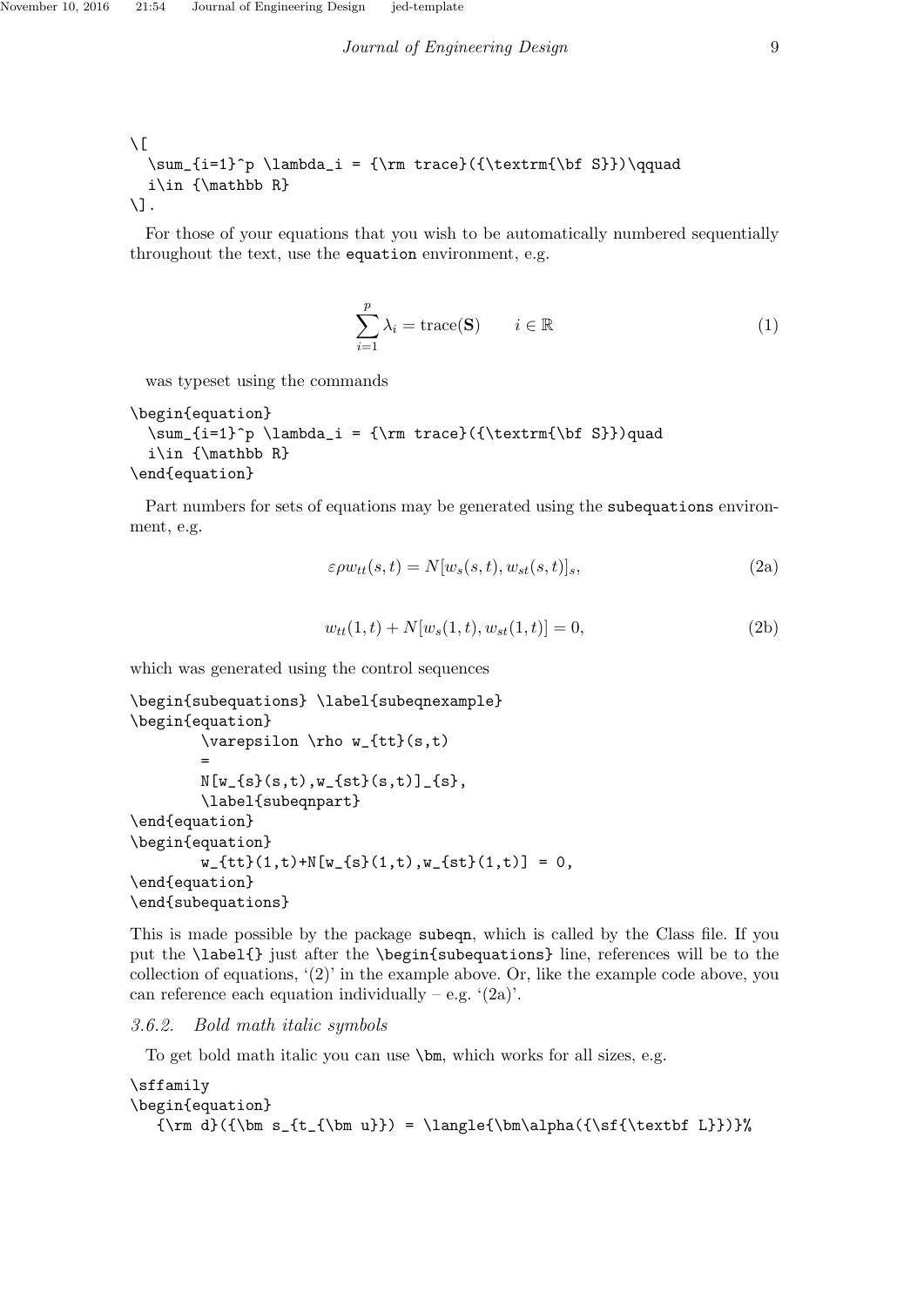$$
[RM({\bm x}_{y} + {\bm s}_{t}) - RM({\bm x}_{y})]^2 \rangle.
$$
\n
$$
\end{equation}
$$
\n
$$
\normalfont{normalfont\n }
$$
\n
$$
\normalfont{normalfont\n }
$$
\n
$$
\normalfont{restriction}
$$
\n
$$
\normalfont{restriction}
$$

$$
d(\mathbf{s}_{t_u}) = \langle \alpha(\mathsf{L})[RM(\mathbf{X}_y + \mathbf{s}_t) - RM(\mathbf{x}_y)]^2 \rangle. \tag{3}
$$

Note that subscript, superscript, subscript to subscript, etc. sizes will take care of themselves and are italic, not bold, unless coded individually. \bm produces the same effect as \boldmath. \sffamily...\normalfont allows upright sans serif fonts to be created in math mode by using the control sequence  $\sqrt{s}f$ .

#### 3.6.3. Bold Greek

Bold lowercase as well as uppercase Greek characters can be obtained by {\bm \gamma}, which gives  $\gamma$ , and {\bm \Gamma}, which gives  $\Gamma$ .

3.6.4. Upright lowercase Greek characters and the upright partial derivative sign

Upright lowercase Greek characters can be obtained with the Class file by inserting the letter 'u' in the control code for the character, e.g.  $\umu$  and  $\upmu$  produce  $\mu$  (used, for example, in the symbol for the unit microns –  $\mu$ m) and  $\pi$  (the ratio of the circumference to the diameter of a circle). Similarly, the control code for the upright partial derivative ∂ is \upartial.

### 3.7. Acknowledgements

This unnumbered section, e.g. \section\*{Acknowledgement(s)}, should be used for thanks, grant details, etc. and placed before any Notes or References sections.

### 3.8. Notes

This unnumbered section, e.g. \section\*{Note(s)}, may be placed before any References section.

#### 3.9. Appendices

Appendices should be set after the references, beginning with the command **\appendices** followed by the command **\section** for each appendix title, e.g.

\appendices \section{This is the title of the first appendix} \section{This is the title of the second appendix}

produces

Appendix A. This is the title of the first appendix Appendix B. This is the title of the second appendix

Subsections, equations, theorems, figures, tables, etc. within appendices will then be automatically numbered as appropriate.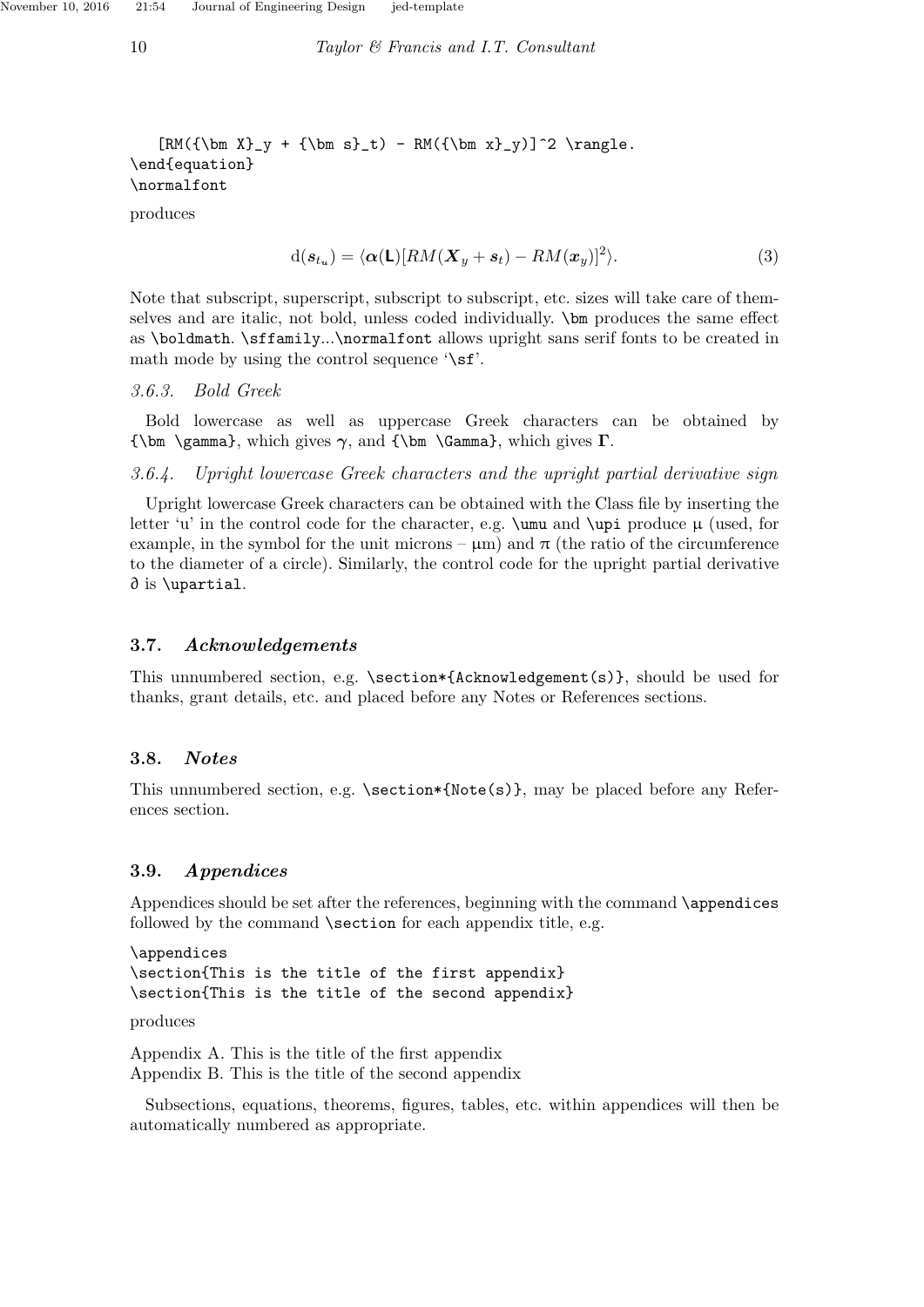### 3.10. References

#### 3.10.1. References cited in the text

References should be cited in the text in author–date (Harvard) style – e.g. '(Smith 1985, Jones 1986, Trevor and Atkins 1987, Bloggs et al. 2001)' or  $\ldots$  see Smith (1985, p. 75)  $\dots$  ' (note that these references have been cited in chronological order and '*et al.*' has been used where a reference has three or more authors). If two or more references by the same author(s) published in the same year are cited, distinguish these by adding a,b,c, etc. after the year, e.g. 'Johnson (1994a) discussed . . . ' If a source is quoted in another source, cite both in the text, but only list the work you read in the bibliography: 'A study by Smith (1960 cited Jones 1994) showed that . . . '

References should be listed in the references section at the end of the main text in alphabetical order, then chronologically (earliest first), with both issue numbers and full page ranges for journals where appropriate. If a reference has four or more authors, quote only the first followed by 'et al.' A smaller font than in the main body text should be used, with a hanging indent. Each bibliographical entry has a key, which is assigned by the author and used to refer to that entry in the text. In this document, the key ev94 in the citation form \citep{ev94} produces '(Evans 1994)', and the keys ev94, GloRib51, PeaEtAl76 and Holl04 in the citation form \citep{ev94,PeaEtAl76,Holl04,GloRib51} produce '(Evans 1994, Pierce et al. 1976, Holland 2004, Glo 1951)'. The appropriate citation style in the text for different situations can be produced by \citet{fzf88} for 'French (1988)', \citealt{Kor95} for 'Korb 1995' and '\citet{fwp02,cww86,cwm73,fzf88} and \citet{hk97}' for 'Patel (2002), Cutler, Williams, and Williams (1986), Misner (1973), French (1988) and Kern (1997)'. Optional notes may be included at the beginning and end of a citation by the use of square brackets, e.g. \citep[see][and references therein]{Agu95} produces '(see Agutter 1995, and references therein)'. Citation of the year alone may be produced by \citeyear{PeaEtAl76}, i.e. '1976', or \citeyearpar{PeaEtAl76}, i.e. '(1976)'.

#### 3.10.2. The list of references

The following listing shows some references prepared in the style of the journal; note that references with four or more authors begin with the first-named author's initials and surname followed by '*et al.*'; references having the same author(s) are listed chronologically, beginning with the earliest.

#### References

- Agutter, A.J., 1995. The linguistic significance of current British slang. Thesis (PhD). Edinburgh University, UK.
- Cutler, T., Williams, K., and Williams, J., 1986. Keynes, Beveridge and beyond. 3rd ed. Twentieth century political economics Vol. II. London: Routledge.
- Evans, W.A., 1994. Approaches to intelligent information retrieval. Information Processing and Management, 7 (2), 147–168.
- French, F., 1988. English title of a chapter in the translation of a book in a foreign language. In: Title of a book in another language (Quoted in that language) [English translation], translated by P. Smith. New York: Dover (original work published 1923).
- Glover, F. and Ribeiro, C.C., eds, 1951. Lessons of the British war economy. 2nd ed. Westport, CT: Greenwood Press, 1–24.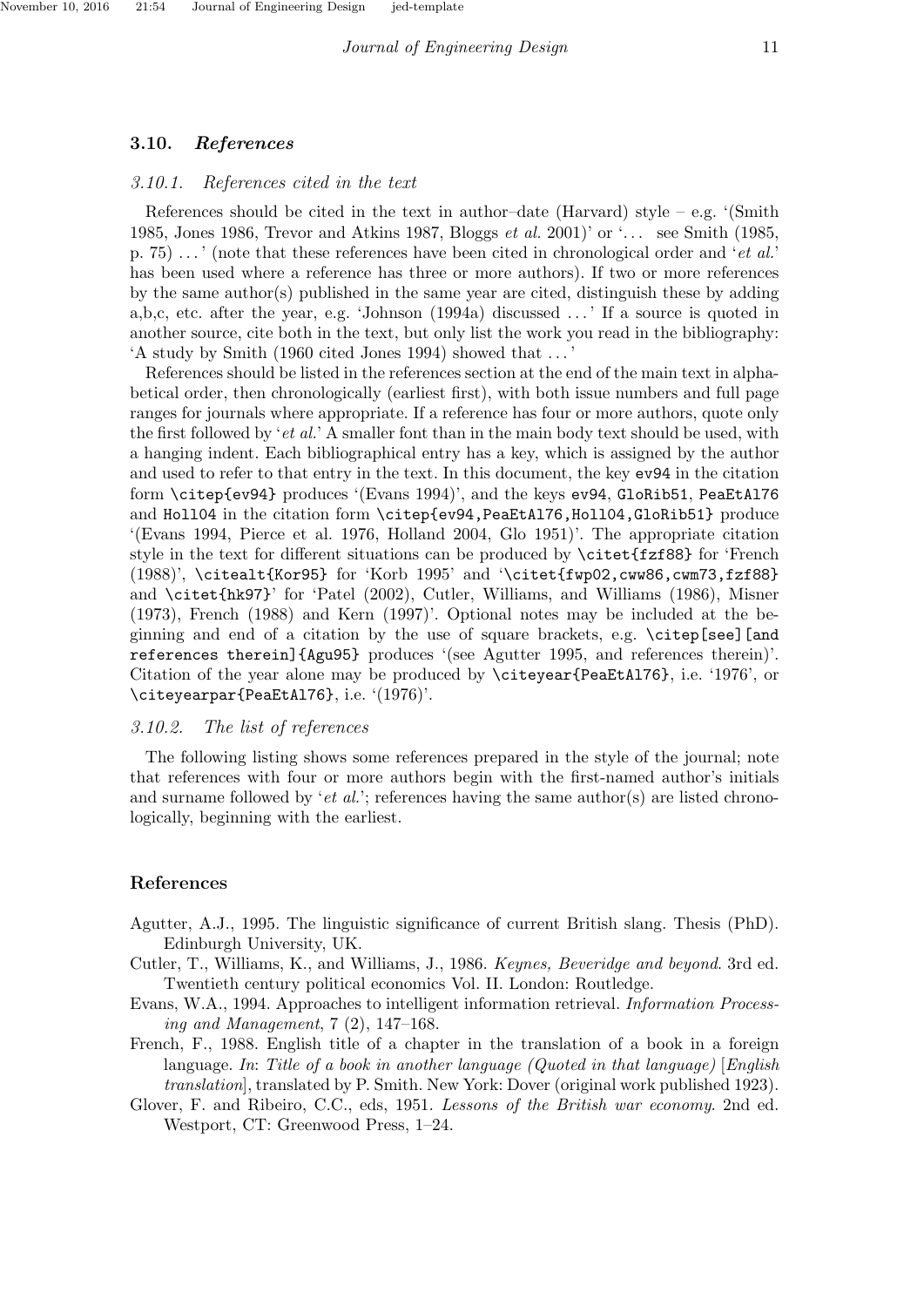- Holland, M., 2004. Guide to citing Internet sources [online]. Poole, UK: Bournmouth University. Available from: http://www.bournemouth.ac.uk/library/using/guide to citing internet sourc.html [Accessed 4 November 2004].
- Kern, H., 1997. The resurgent Japanese economy and a Japan–United States free trade agreement. In: C. Lambert and G. Holst, eds. 4th international conference on the restructuring of the economic and political system in Japan, Milan, Italy, 21–25 May 1996. Singapore: World Scientific, 147–156.
- Korb, K.B., 1995. Persons and things: book review of Bringsjord on robot-consciousness. Psycoloquy [online], 6 (15). Available from: http://psycprints.ecs.soton.ac.uk/archive/00000462/ [Accessed 20 May 2004].
- Misner, C.W., ed., 1973. Efficient algorithms for layer assignment problems. In: Gravitation in a collapsing Universe. San Francisco, CA: Freeman.
- Patel, F.W., 2002. Banking technology in an age of cynicism. Mongraphs on technical aspects Vol. XIII. New York: Dover.
- Pierce, I.F., et al., 1976. A model of output, employment, wages and prices in the UK. In: M. Laguna and J.L. Gonzáles-Velarde, eds. Computing tools for modeling, optimization and simulation: interfaces in computer science and operations research. 2nd ed. Boston, MA: Cambridge University Press, 1–24.

This list was produced by:

\begin{thebibliography}

\bibitem[\protect\citeauthoryear{Agutter}{1995}]{Agu95} Agutter, A.J., 1995. The linguistic significance of current British % slang. Thesis (PhD). Edinburgh University, UK.

\bibitem[\protect\citeauthoryear{Cutler {\itshape{et~al.}}}{1986}]% {cww86} Cutler, T., Williams, K., and Williams, J., 1986. {\itshape % Keynes, Beveridge and beyond}. 3rd ed. Twentieth century political % economics Vol. II. London: Routledge.

\bibitem[\protect\citeauthoryear{Evans}{1994}]{ev94} Evans, W.A., % 1994. Approaches to intelligent information retrieval. {\itshape % Information Processing and Management}, 7 (2), 147--168.

\bibitem[\protect\citeauthoryear{French}{1988}]{fzf88} French, F., % 1988. English title of a chapter in the translation of a book in a % foreign language. {\itshape{In}}: {\itshape Title of a book in another % language (Quoted in that language)} [{\itshape English translation}], % translated by P. Smith. New York: Dover (original work published 1923).

\bibitem[\protect\citeauthoryear{Glover and Ribeiro}{1951}]{GloRib51} Glover, F. and Ribeiro, C.C., eds, 1951. {\itshape Lessons of the British war economy}. 2nd ed. Westport, CT: Greenwood % Press, 1--24.

\bibitem[\protect\citeauthoryear{Holland}{2004}]{Holl04} Holland, M., % 2004. {\itshape Guide to citing Internet sources} [online]. Poole, UK: %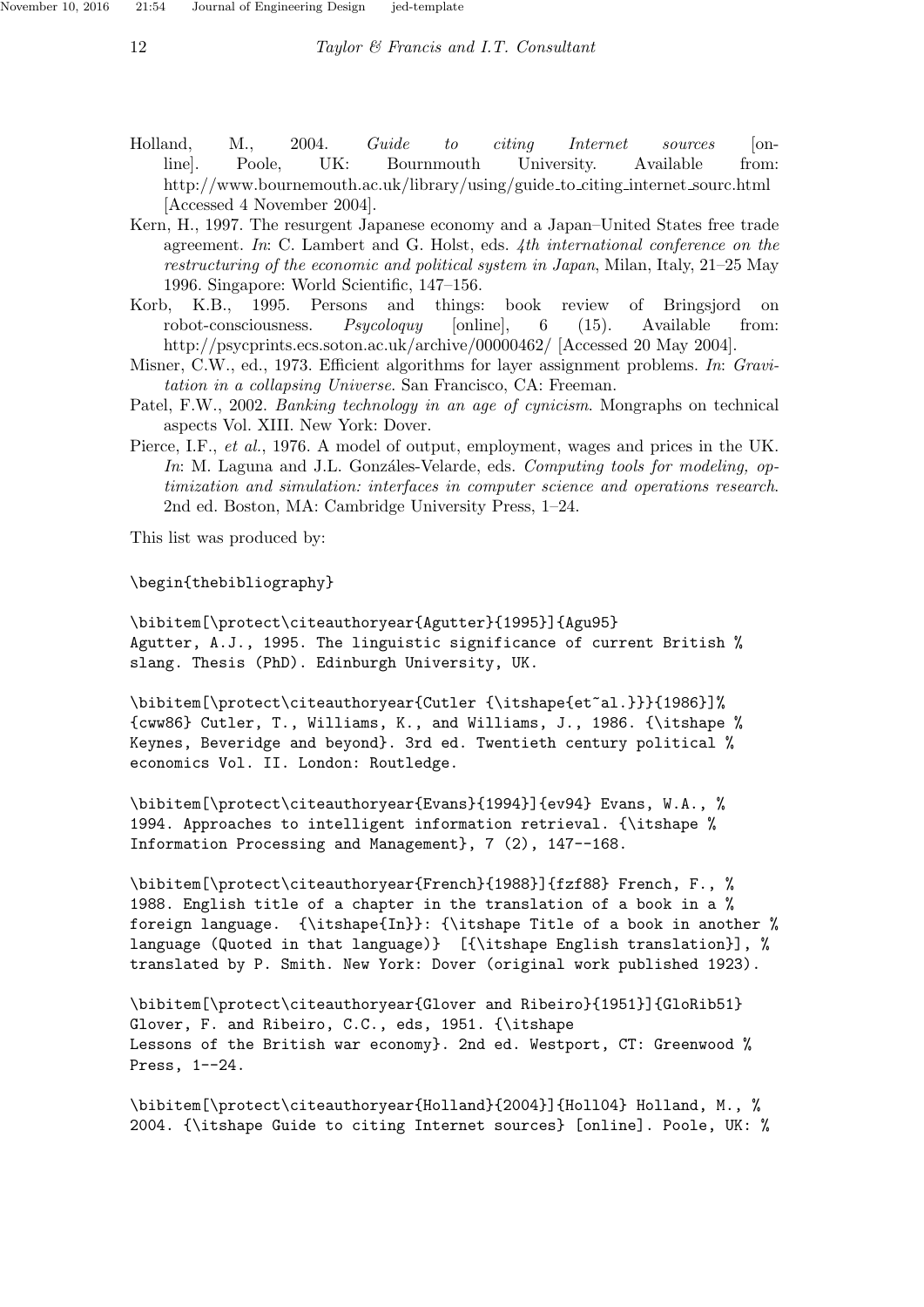Bournmouth University. Available from: http://www.bournemouth.ac.uk/% library/using/guide\\_to\\_citing\\_internet\\_sourc.html % [Accessed 4 November 2004].

\bibitem[\protect\citeauthoryear{Kern}{1997}]{hk97} Kern, H., 1997. % The resurgent Japanese economy and a Japan--United States free trade % agreement. {\itshape {In}}: C.~Lambert and G.~Holst, eds. {\itshape % 4th international conference on the restructuring of the economic and % political system in Japan}, Milan, Italy, 21--25 May 1996. Singapore: % World Scientific, 147--156.

\bibitem[\protect\citeauthoryear{Korb}{1995}]{Kor95} Korb, K.B., 1995. % Persons and things: book review of Bringsjord on robot-consciousness. % {\itshape Psycoloquy} [online], 6 (15). Available from: http://% psycprints.ecs.soton.ac.uk/archive/00000462/ [Accessed 20 May 2004].

\bibitem[\protect\citeauthoryear{Misner}{1973}]{cwm73} Misner, C.W., % ed., 1973. Efficient algorithms for layer assignment problems. % {\itshape{In}}: {\itshape Gravitation in a collapsing Universe}. % San Francisco, CA: Freeman.

\bibitem[\protect\citeauthoryear{Patel}{2002}]{fwp02} Patel, F.W., % 2002. {\itshape Banking technology in an age of cynicism}. Mongraphs % on technical aspects Vol. XIII. New York: Dover.

\bibitem[\protect\citeauthoryear{Pierce {\itshape{et~al.}}}{1976}]% {PeaEtAl76} Pierce, I.F., {\itshape{et al.}}, 1976. A model of % output, employment, wages and prices in the UK. {\itshape{In}}: % M. Laguna and J.L. Gonz\'{a}les-Velarde, eds. {\itshape Computing % tools for modeling, optimization and simulation: interfaces in % computer science and operations research}. 2nd ed. Boston, MA: % Cambridge University Press, 1--24.

\end{thebibliography}

Each entry takes the form:

#### \bibitem{key} Bibliography entry

where key is the tag that is to be used as an argument for the  $\cite{}, \cite{}$  and \citealt{} commands. Bibliography entry should be the material that is to appear in the bibliography, suitably formatted.

Instead of including 'thebibliography' environment in the main source file of their article, authors may include the lines

\bibliographystyle{cJEN} \bibliography{cJENguide}

where the references list should appear, where cJEN.bst is the BiBTeX style file for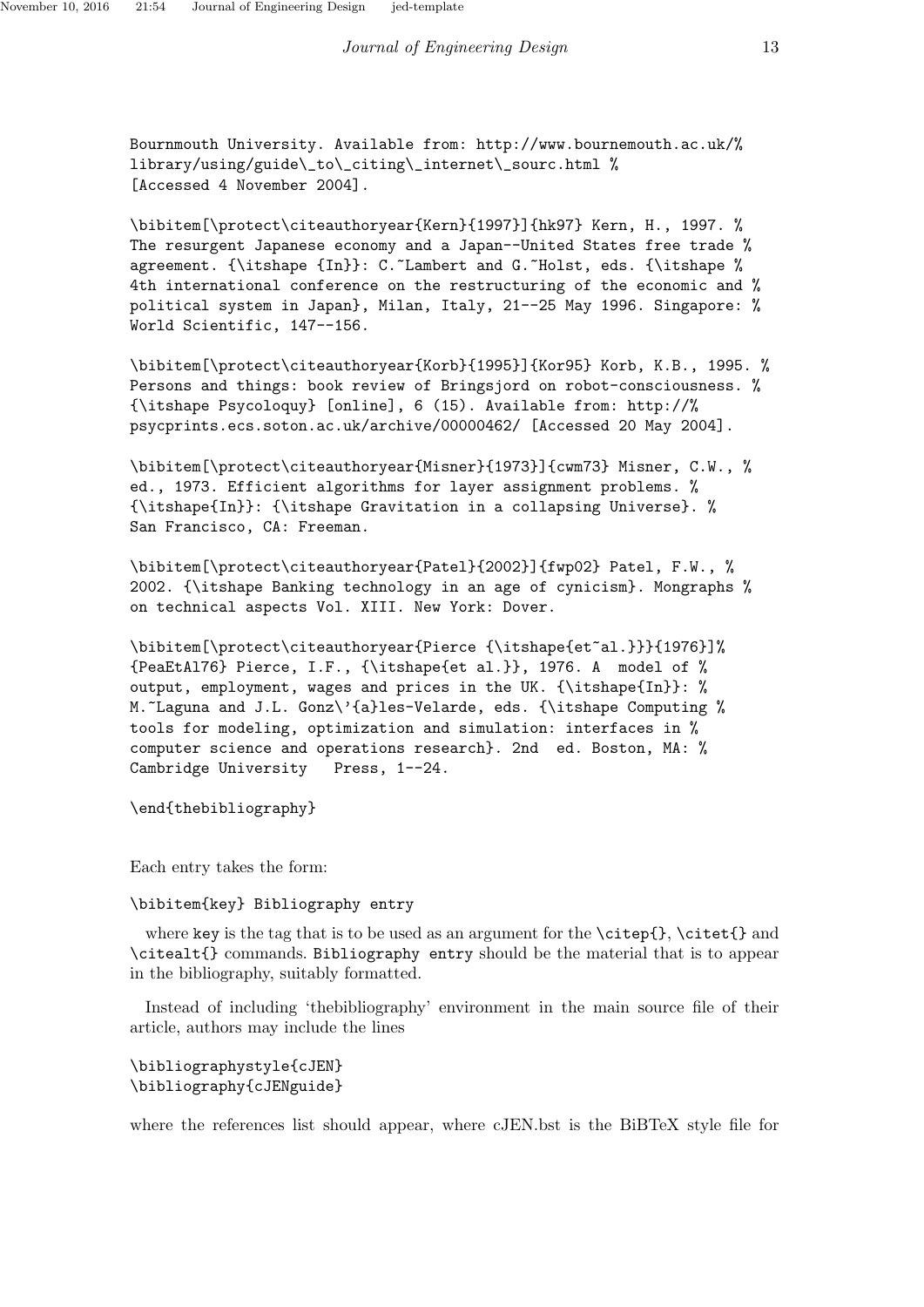this journal and cJENguide.bib is the database of bibliographic details for the references section (both included with the cJEN LaTeX style guide package). cJENguide.bib can be used as a template for creating your database, which can be used with any of your future papers. The LATEX  $2\varepsilon$  source file of a particular paper will extract from the .bib file only those references that are cited in that paper and listed in the references section of it. Thus

\bibliographystyle{cJEN} \bibliography{cJENguide}

#### **References**

1951. Westport, CT.

- Agutter, A. J. 1995. "The linguistic significance of current British slang." Thesis (phd), Edinburgh University, UK.
- Cutler, T., K. Williams, and J. Williams. 1986. Keynes, Beveridge and beyond. 3rd ed., Vol. II of Twentieth century political economics. London: Routledge.
- Evans, W. A. 1994. "Approaches to intelligent information retrieval." Information Processing and Management 7 (2): 147–168.
- French, F. 1988. "Title of a book in another language (Quoted in that language)." New York. (original work published 1923).
- Holland, M. 2004. "Guide to citing Internet sources." Available from: http://www.bournemouth.ac.uk/library/using/guide to citing internet sourc.html.
- Kern, Hudson. 1997. "The resurgent Japanese economy and a Japan–United States free trade agreement." In 4th international conference on the restructuring of the economic and political system in Japan, edited by C. Lambert and G. Holst, Singapore, 21–25 May 1996, 147–156. World Scientific.
- Korb, K. B. 1995. "Persons and things: book review of Bringsjord on robot-consciousness." Available from: http://psycprints.ecs.soton.ac.uk/archive/00000462/.
- Misner, Charles W., ed. 1973. Gravitation in a collapsing Universe, Chap. Efficient algorithms for layer assignment problems. San Francisco, CA: Freeman.
- Patel, F. W. 2002. Banking technology in an age of cynicism. Vol. XIII of Mongraphs on technical aspects. New York: Dover.
- Pierce, I. F., Fred Glover, A. T. Ogilvy, and A. R. S. Clements. 1976. "A model of output, employment, wages and prices in the UK." In Computing tools for modeling, optimization and simulation: interfaces in computer science and operations research, edited by Manuel Laguna and Josd Luis Gonzáles-Velarde, 2nd ed., 1–24. Boston, MA: Cambridge University Press.

Note that only 11 of the 12 bibitems in the .bib file have appeared in the above references list because these are the only 11 cited in this guide.

#### 3.11. cJEN macros

Table 2 gives a list of macros for use with cJEN. The list displays each macro's code and a description/demonstration of its function.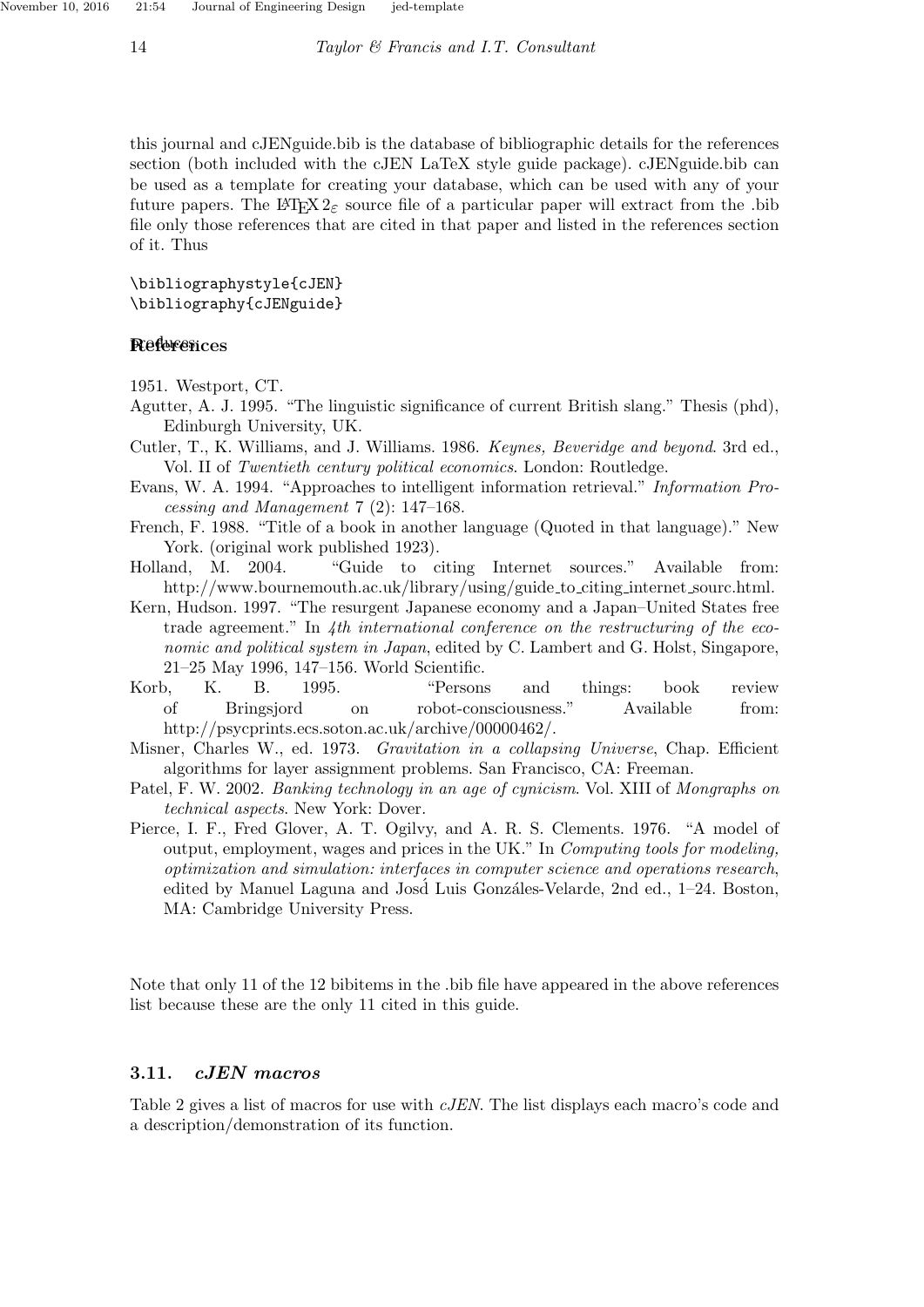| 10010 2. 00131 11100100.                                  |                                                                                      |  |  |
|-----------------------------------------------------------|--------------------------------------------------------------------------------------|--|--|
| \markboth{short author(s) list}{journal title}            | short author(s) list and journal title used<br>in running heads (verso/recto, resp.) |  |  |
| \thanks{title-page footnote to article title<br>or author | e.g. 'Corresponding author. E-mail:<br>A.N. Author@uiowa.edu'                        |  |  |
| $\begin{array}{c}\n\begin{array}{c}\n\end{array}$         | for abstract on titlepage                                                            |  |  |
| $\bm{\mathcal{L}}$ math and symbols $\bm{\mathcal{L}}$    | bold italic math and symbols                                                         |  |  |
| \bi{text}                                                 | bold italic <i>text</i>                                                              |  |  |
| \sf{text or upright symbols in math mode}                 | sans serif text or upright symbols in math mode                                      |  |  |

Table 2. cJEN macros.

# 4. Example of a section heading with small caps, lowercase, italic, and bold Greek such as  $\kappa$

The following code shows how to achieve this section head:

```
\section{Example of section heading with\\*
   {\fontencoding{T1}\scshape\lowercase{small caps}},
   \lowercase{lowercase}, {\bi italic},
   and bold\\* Greek such as
   ${\bm\kappa}$}\label{headings}
```
### 5. *cJEN* journal style

The notes given here relate to common style errors found in *cJEN* manuscripts, but are not intended to be exhaustive.

#### 5.1. Punctuation

When deciding where to add commas, it may be helpful to read through the sentence and note where the natural 'pauses' occur. The needs of readers for whom English is not a first language should be borne in mind when punctuating long sentences. For example, consider the following sentence as it appeared in cJEN: 'When we do not limit ourselves by constraints arising from the choice of an initial fluctuation spectrum, structures in an open universe, including the peculiar velocity structure, can be reproduced in a flat Lemaître universe for a large part of their evolution.' Now consider the same sentence without commas: 'When we do not limit ourselves by constraints arising from the choice of an initial fluctuation spectrum structures in an open universe including the peculiar velocity structure can be reproduced in a flat Lemaître universe for a large part of their evolution.'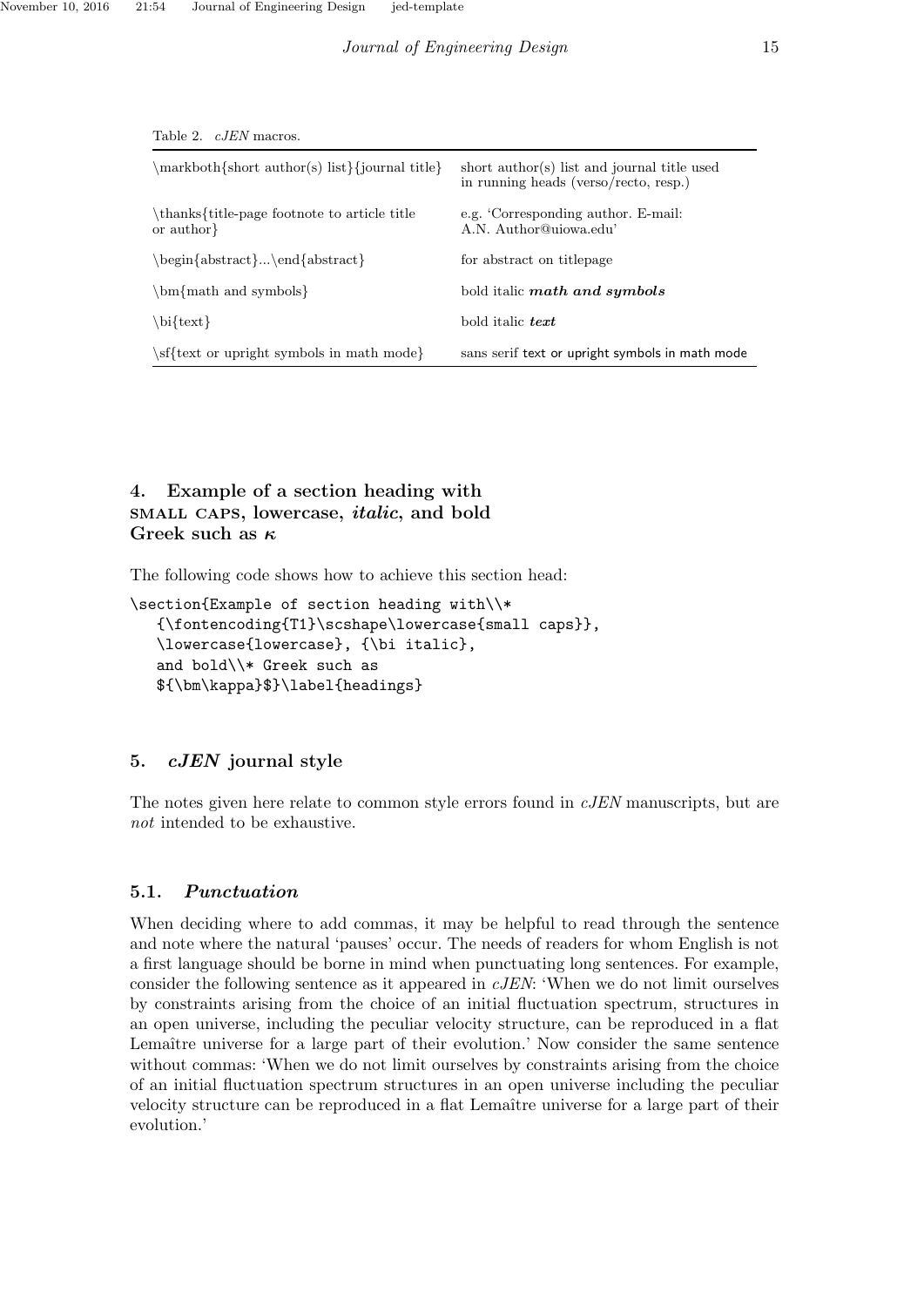### 5.2. Spelling

Please use British spelling – e.g. centre not center, labelled not labeled. The following style regarding -ise, -yse and -ize spellings is used: -ise – devise, surprise, comprise, revise, exercise; -yse – analyse; -ize: recognize, criticize, minimize, emphasize, organize.

### 5.3. Hyphens, n-rules, m-rules and minus signs

- Hyphens (one dash in T<sub>EX</sub>/LAT<sub>EX</sub> 2<sub> $\epsilon$ </sub>). cJEN uses hyphens for compound adjectives (e.g. low-density gas, least-squares fit, two-component model) but not for complex units or ranges, which could become cumbersome (e.g. 15 km s−<sup>1</sup> feature, 100–200 µm observations).
- n-rules (two dashes in T<sub>E</sub>X/LAT<sub>E</sub>X  $2\varepsilon$ ). These are used (a) to denote a range (e.g. 1.6–  $2.2 \,\mu\text{m}$ ); and (b) to denote the joining of two words of equal standing (e.g. Kolmogorov– Smirnov test, Herbig–Haro object).
- The m-rule (three dashes in T<sub>EX</sub>/LAT<sub>EX</sub>  $2\varepsilon$ ) is used in cJEN as an alternative to parentheses (e.g. 'the results – assuming no temperature gradient – are indicative of  $\dots$ ').
- The minus sign (one dash in TFX/LATEX  $2\epsilon$ ) is produced automatically in math mode by use of a single dash, e.g.

$$
y_i \in \{-1, 1\} \quad \forall i \in V,\tag{4}
$$

where  $|-V| = A^2 + B^2$ .

is produced by

```
\begin{equation}
y_{i} \in \{-1, 1 \} \quad \text{for all } i \in V,\end{equation}
\noindent where $|-V|=A^2+B^2.$
```
#### 5.4. References

It is important to use the correct reference style, details of which can be found in Section 3.10 above.

## 5.5. Maths fonts

Scalar variables should be mediumface italic (e.g. s for speed); vectors should be bold italic (e.g.  $\boldsymbol{v}$  for velocity); matrices should be bold roman (upright) (e.g.  $\boldsymbol{A}$ ), and tensors should be bold upright sans serif (e.g. L). Differential d, partial differential  $\partial$ , complex i, exponential e, superscript T for 'transpose', sin, cos, tan, log, etc., should all be roman. Openface, or 'blackboard', fonts can be used, for example, for the integers  $\mathbb Z$  and the reals R. Sub/superscripts that are physical variables should be italic, while those that are labels should be roman (e.g.  $C_p$ ,  $T_{\text{eff}}$ ). Displayed equations should have end-of-line punctuation appropriate to the running text sentence of which they form a part.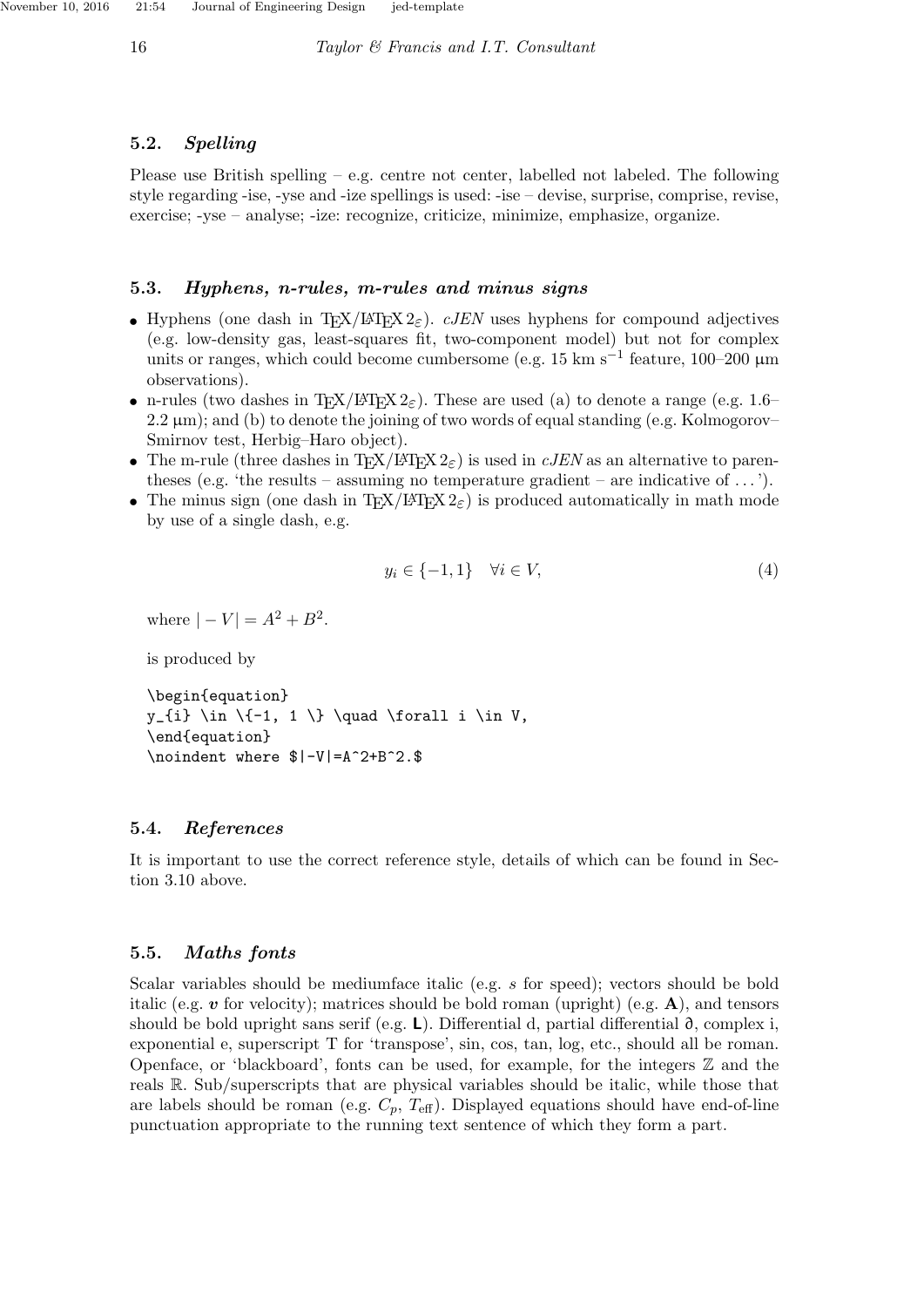# 6. Troubleshooting

Authors may from time to time encounter problems with the preparation of their papers in LAT<sub>EX</sub>  $2\varepsilon$ . The appropriate action to take will depend on the nature of the problem – the following is intended to act as a guide.

- (i) If the problem is with LAT<sub>EX</sub> 2<sub> $\epsilon$ </sub> itself, rather than with the actual macros, please refer to the appropriate handbooks for initial advice.<sup>1</sup> If the solution cannot be found, and you suspect that the problem lies with the macros, then please contact Taylor & Francis (latex.helpdesk@tandf.co.uk).
- (ii) Problems with page make-up (e.g. large spaces between paragraphs, or under headings or figures; uneven columns; figures/table s appearing out of order): please do not attempt to remedy these yourself using 'hard' page make-up commands – the typesetter will correct such problems. (You may, if you wish, draw attention to particular problems when submitting the final version of your paper.)
- (iii) If a required font is not available at your site, allow TEX to substitute the font and specify which font your require in the covering letter accompanying your  $file(s)$ .

# 6.1. Fixes for coding problems

This guide has been designed to minimize the need for user-defined macros to create special symbols. Authors are urged, wherever possible, to use the following coding rather than to create their own. This will minimize the danger of author-defined macros being accidentally 'over-ridden' when the paper is typeset in Times (see Section 3.6, 'Typesetting mathematics' above). In cases where it is essential to create your own macros, these should be displayed in the preamble of the source file before \begin{document}.

(i) Fonts in section headings and paper titles. The following are examples of styles that sometimes prove difficult to code.

# Paper titles:

# Generalized Flory theory at  $\delta > 50^{\circ}$

is produced by

\title{Generalized Flory theory at  ${\bm \delta > {\bf s} = 50}^{\circ}$ 

# Ion–ion correlations in H ii regions

is produced by

\title{Ion--ion correlations in H\,{\sc ii} regions}

(ii) n-rules, m-rules, hyphens and minus signs (see Section 6.3 for correct usage). To create the correct symbols in the sentence

<sup>&</sup>lt;sup>1</sup>TEX: Knuth, D., 1986, *The TEX book* (New York: Addison–Wesley); LATEX 2<sub>ε</sub>: Lamport, L., 1985, LATEX 2<sub>ε</sub> User's Guide and Reference Manual (New York: Addison–Wesley).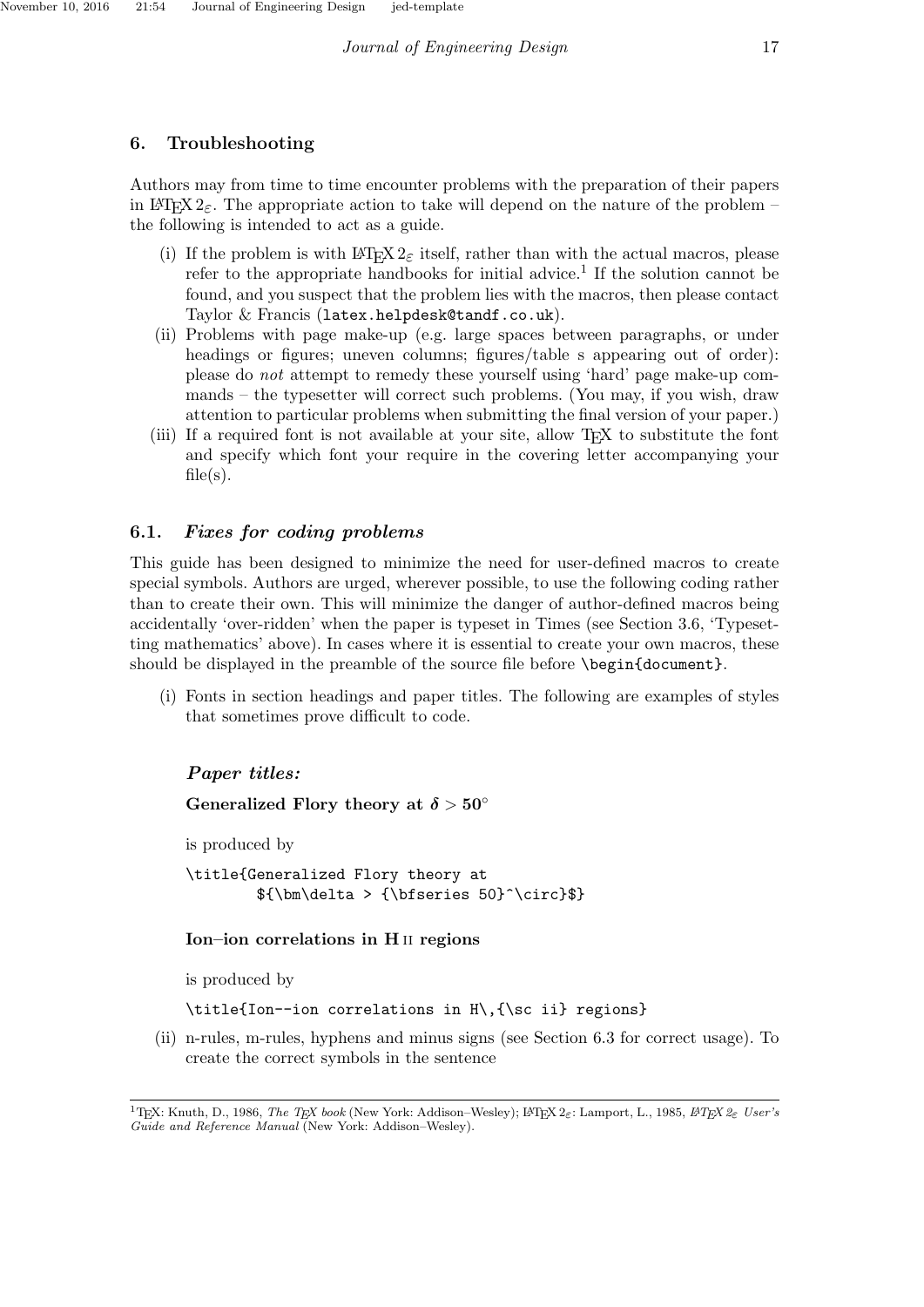The high-resolution observations were made along a line at an angle of  $-15°$ (East from North) from the axis of the jet – which runs North–South

you would use the following code:

```
The high-resolution observations were made along a line at an
angle of $-15^\circ$ (East from North) from the axis of the
jet -- which runs North--South
```
- (iii) Fonts in superscripts and subscripts. Subscripts and superscripts will automatically come out in the correct font and size in a math environment (e.g. enclosed by ' $\mathcal{F}$ ' delimiters in running text or within  $\langle [\ldots \rangle]$  or the 'equation' environment for displayed equations). You can create the output  $k_x$  by typing  $\{\mathcal{F}\}\$ . If the subscripts or superscripts need to be other than italic, they should be coded individually – see (vi) below.
- (iv) Calligraphic letters (uppercase only). Normal calligraphic can be produced with \cal as usual (in math mode).
- (v) Automatic scaling of brackets. The codes \left and \right should be used to scale brackets automatically to fit the equation being set. For example, to get

$$
v = x \left(\frac{N+2}{N}\right)
$$

use the code

 $\sqrt{ }$  $v = x \left( \frac{N+2}{N} \right)$  $\lambda$ ]

(vi) Roman font in equations. It is often necessary to make some symbols roman in an equation (e.g. units, non-variable subscripts). For example, to get the following output:

$$
\sigma \simeq (r/13 \ h^{-1} \ \text{Mpc})^{-0.9}, \qquad \omega = \frac{N - N_{\rm s}}{N_{\rm R}}
$$

you should use:

```
\setminus [
   \sigma \sim (r/13^h^{-1})\text{\{rm Mpc}}^{\{-0.9\}, \qquad \omega=\frac{N-N_{\rm s}}{N_{\rm R}}\setminus]
```
### 7. Obtaining the cJEN2e Class file

#### 7.1. Via the Taylor & Francis website

This Guide for Authors and the cJEN2e.cls Class file may be obtained via the Instructions for Authors on the Taylor & Francis homepage for the journal (http://www.tandf.co.uk/journals/titles/09544828.asp).

Please note that the Class file calls up the following open-source LaTeX packages, which